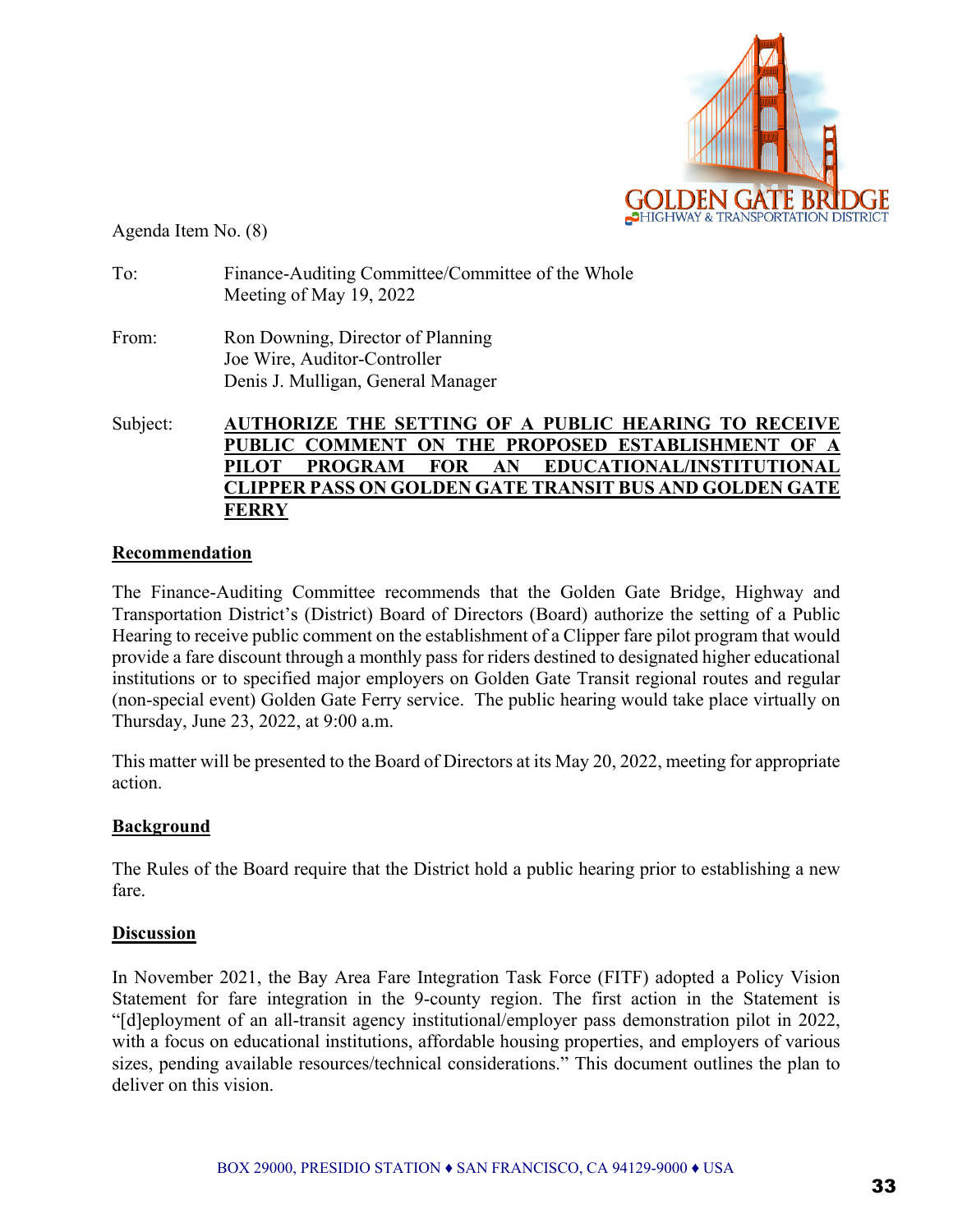The objective of the regional pilot is to evaluate the degree to which an institutional transit pass covering all operators may increase transit ridership and better meet the needs of users and institutions, as compared to single-agency fare instruments. The pilot will evaluate program performance and collect data that could be used as the basis of a revenue model for a potential permanent program.

The pilot will be structured in two phases:

- Pilot Phase 1 (Target date of August 8, 2022): Educational institutions and affordable housing properties
- Pilot Phase 2 (2023): Employers in transit-concentrated locations, such as downtown San Francisco, Oakland, and San Jose

At the early outset of the pilot, there is no value associated with the pass, and it will be an overlay on the District's existing fare structure. The Metropolitan Transportation Commission (MTC) reimbursement is estimated to make the District whole for any travel made on the District's transit system by a student using the pass to get to the specific institutions(s). Students at the identified educational institutions will get the product at no cost to the individual or to the institution.

In the second phase of the pilot, when the pass is made available to ten major employers, it will be sold to employers at a price to be determined, which is expected to generate revenue to the program. The price of the pass product will be based on the employer's size and location.

If the program continues in a permanent manner, the intent is that the product will be sold, not offered for free, to all types of institutions (educational, for profit, and potentially others). The future pricing and design for any permanent program is intended to be informed by actual data from Phase 1 and Phase 2 of the pilot.

# *Administration*

This pilot program will be managed by staff from MTC and Bay Area Rapid Transit (BART) under the continued oversight of the Fare Integration Task Force.

# *Overall Funding Plan*

The MTC Commission has identified up to \$85 million of regional funds for Transit Transformation Action Plan near term priorities, including \$28 million for fare integration activities. Of this amount, approximately \$6 million is targeted toward this Institutional/Employer pilot project. From this \$6 million, \$4.5 million is budgeted to make whole agency revenue impacts associated with Phase 1; a \$1 million fund to make whole agency revenue impacts associated with Phase 2; and \$0.5 million budgeted for other administrative costs, including consulting support, Clipper card purchases, and communications.

A separate allocation of Transit Transformation Action Plan staffing funds will provide for 1.5 full-time employees (FTE) (1 at BART and 0.5 at MTC) to manage this program.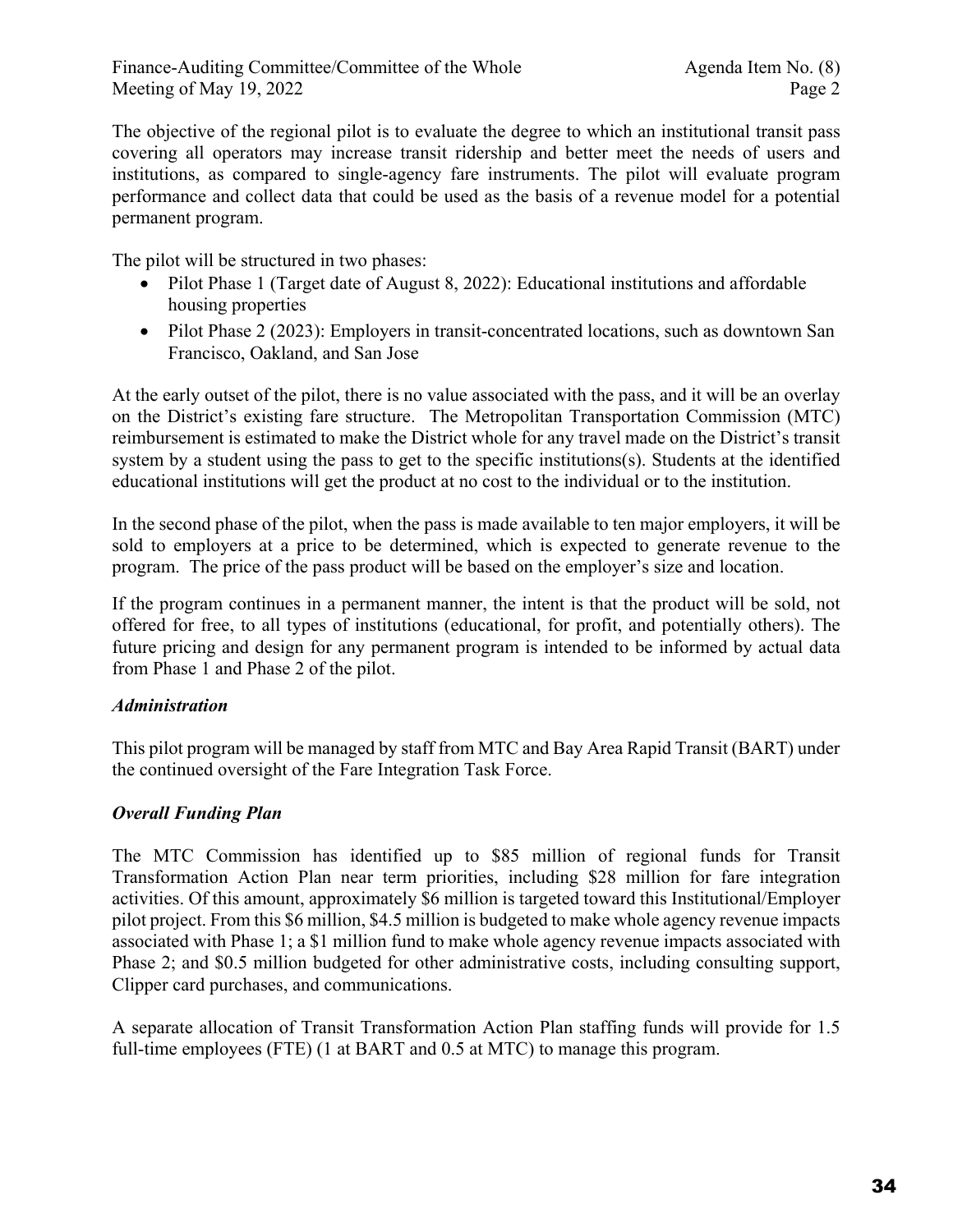### *Phase 1 Detail*

*Scale:* Up to 50,000 participants at five Bay Area institutions *Target launch date & duration:* August 2022, continuing for 2 years

*Cost to participants:* None during pilot. All transit agency pass would be provided as added benefit to riders layered on top of single agency product(s) at no cost to rider or partner institution.

*Partner institution criteria:* 1. Must be a public educational institution or non-profit affordable housing property manager; Must offer students/residents an existing "all you can use" transit pass covering at least one transit operator (technical requirement for August 2022 launch); 3. Geographic diversity of participants within the Bay Area:

### *Phase 1 Partner Institutions:*

- San Francisco State University
- San Jose State University
- University of California, Berkeley
- Santa Rosa Junior College
- MidPen Housing (3 Peninsula properties)

# **Fiscal Impact**

The Phase 1 funding plan seeks to hold transit operators harmless for their participation in the pilot. For the initial Phase 1 implementation, MTC will allocate \$80,000 to the District to offset any revenue losses during the first year on Golden Gate Transit Bus or Golden Gate Ferry. The Year 1 allocation is intended by MTC to be an up-front allocation to provide a base level of assurance to agencies. The Year 2 allocation will be informed by actual pilot product usage in Year 1 to help reduce/eliminate any revenue risk to operators from participating in the pilot.

The fiscal impact of providing a Public Hearing and associated outreach is estimated at less than \$5,000 and will be covered by the existing Marketing and Communications Department budget.

### **Public Comment Process**

The District's *Rules of the Board* require that the District hold a public hearing prior to establishing a new fare. Public comments on this proposal through a pilot program to offer a Clipper monthly pass for riders destined to designated higher educational institutions or to specified major employers on Golden Gate Transit regional routes and regular (non-special event) Golden Gate Ferry service can be submitted in several different ways:

- 1. Attend the public hearing;
- 2. E-mail publichearing@goldengate.org; and/or,
- 3. Send written comments to the District Secretary.